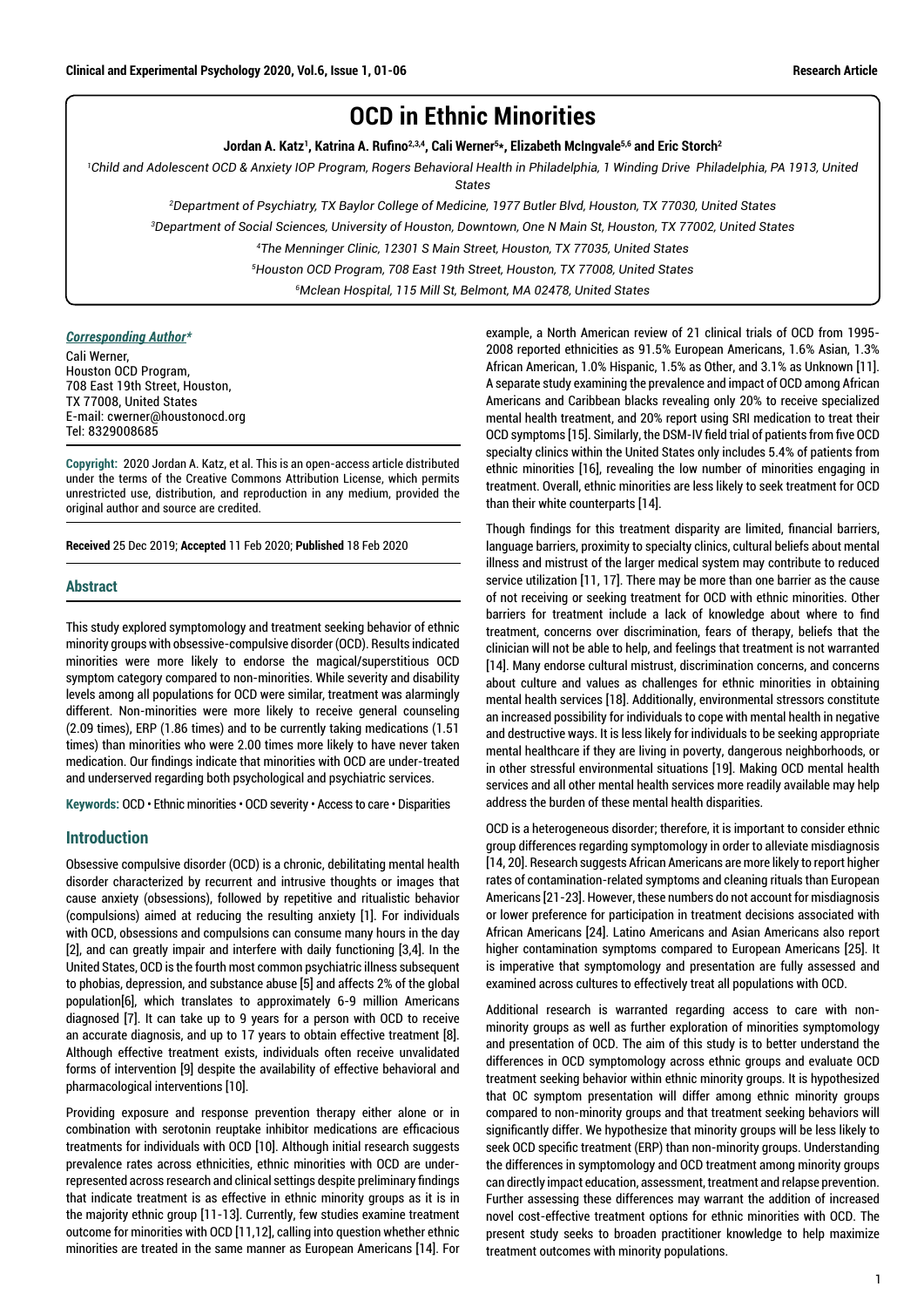## **Method**

Secondary data from The OCD Challenge (ocdchallenge.org/com), a free selfhelp website designed and developed in 2011 to serve as an easily accessible tool for managing one's OCD [26], is used for this study. Data collection procedures were approved by the institutional review board (IRB). Standard website recruitment for the OCD Challenge program was used, and specific recruitment for this study did not take place. Standard website recruitment includes online searching, OCD conference announcements, social media, OCD clinician referrals, etc. Website users sign up to use the OCD Challenge website voluntarily without any compensation. Website users who accepted the terms of agreement (i.e., consenting for their data to be used for research), and completed some or all of the following assessments (demographics, OCD symptom categories measure, the initial assessment of the Yale-Brown Obsessive Compulsive Scale, (Y-BOCS) [27], the Sheehan Disability Scale (SDS) and the DASS) were included in this study. Users voluntarily completed the assessments as part of standard use of the OCD Challenge website. User data from participants who had completed assessments included in this study was analyzed.

## **Measures**

Multiple demographic questions were administered through the OCD Challenge website and were used. Demographics included age, gender, ethnicity, website referral, religious affiliation, age of onset of OCD symptoms, perceived OCD severity levels, and OCD treatments accessed. Ethnic minorities for this study are defined as individuals who self-selected as being part of a treatment seeking ethnic minority group including Asian/Pacific Islander, Hispanic, Latino, Black and Multiracial. Perceived OCD severity level (listed as self-rating in Table 1) is a single-item self-rated measure [28] where participants are asked to rate their OCD severity by selecting a response with the following options: mild, moderate, severe, extreme, or would rather not say. OCD categories were selected by individual users and various formal assessments were administered through the website. The treatment accessed was self-reported and included treatments such as ERP, medication, and general counseling (Table 2).

OCD symptom categories are listed as challenge areas within the OCD Challenge website. The symptom categories identified within the website include Contamination, Harm to self, Harm to others, Scrupulosity/Morality, Not Just Right, Sexual Thoughts, Somatic, and Magical/Superstitious. Individuals can select one or multiple OCD symptom categories that pertain to their OCD symptomology by selecting "Yes" to one of the questions listed under every symptom category. Examples of questions found in the magical/ superstitious symptom category of OCD include: (1) Do you have excessive concerns about certain numbers (lucky/unlucky) or words? (2) Do you worry excessively about breaking a superstitious belief that will then cause something bad to happen?

The Y-BOCS (Yale-Brown Obsessive Compulsive Scale) [27] is a validated OCD measurement used to assess OCD severity levels through 10 questions divided into two categories, five questions focused on obsessions and five on compulsions. Total Y-BOCS scores are then used to measure severity with five severity ratings: sub-clinical (0-7), mild (8-15), moderate (16-23), severe (24-31), and extreme (32-40). Website users' scores from their first Y-BOCS completed was used in this study. Reliability of the Y-BOCS within our sample was excellent with a Cronbach's alpha of 0.91.

The Sheehan Disability Scale (SDS) [29] measures disability levels in work/ school, social and family life through three questions. Initial SDS output scores of users was used to evaluate disability levels among individuals

|  |  |  | <b>Table 1.</b> Comparison of severity between minority and non-minority participants. |
|--|--|--|----------------------------------------------------------------------------------------|
|  |  |  |                                                                                        |

|                        |                     | M(SD)        | <b>Cohen's d</b> | F     | P     |
|------------------------|---------------------|--------------|------------------|-------|-------|
| Self-Rating            | Minority            | 2.59(0.82)   | 0.02             | 0.088 | 0.767 |
|                        | <b>Non-Minority</b> | 2.61(0.84)   |                  |       |       |
| <b>DASS Anxiety</b>    | <b>Minority</b>     | 7.32(5.53)   | 0.26             | 6.098 | 0.014 |
|                        | <b>Non-Minority</b> | 6.07(4.25)   |                  |       |       |
| <b>DASS Stress</b>     | <b>Minority</b>     | 10.44(5.42)  | 0.01             | 0.008 | 0.93  |
|                        | <b>Non-Minority</b> | 10.40(4.52)  |                  |       |       |
|                        | Minority            | 8.64(5.92)   | 0.01             | 0.003 | 0.959 |
| <b>DASS Depression</b> | <b>Non-Minority</b> | 8.67(5.86)   |                  |       |       |
| Sheehan                | <b>Minority</b>     | 18.00 (7.68) | 0.01             | 0.016 | 0.899 |
|                        | <b>Non-Minority</b> | 17.82 (7.20) |                  |       |       |
| <b>YBOCS</b>           | <b>Minority</b>     | 24.00 (7.86) | 0.16             | 2.737 | 0.099 |
|                        | <b>Non-Minority</b> | 25.19 (6.94) |                  |       |       |
|                        |                     |              |                  |       |       |

**Table 2.** Comparison of treatment between minority and non-minority participants.

|                               |                     | Non-Minority (n) | Minority (n) | Chi Square $(\chi^2)$ | $\boldsymbol{P}$ |
|-------------------------------|---------------------|------------------|--------------|-----------------------|------------------|
|                               | Endorsed            | 116              | 75           | 14.769                | $\bf{0}$         |
| <b>General Counseling</b>     | <b>Not Endorsed</b> | 114              | 154          |                       |                  |
|                               | Endorsed            | 62               | 38           | 7.36                  | 0.007            |
| <b>ERP</b>                    | <b>Not Endorsed</b> | 168              | 192          |                       |                  |
|                               | Endorsed            | 87               | 73           | 1.788                 | 0.181            |
| <b>Current Therapy</b>        | <b>Not Endorsed</b> | 143              | 156          |                       |                  |
| <b>Current Medication</b>     | Endorsed            | 102              | 79           | 4.662                 | 0.031            |
|                               | <b>Not Endorsed</b> | 128              | 150          |                       |                  |
| <b>Have Taken Medication</b>  | Endorsed            | 73               | 60           | 1.71                  | 0.191            |
|                               | <b>Not Endorsed</b> | 157              | 169          |                       |                  |
|                               | <b>Endorsed</b>     | 38               | 65           | 9.278                 | 0.002            |
| <b>Never Taken Medication</b> | <b>Not Endorsed</b> | 192              | 164          |                       |                  |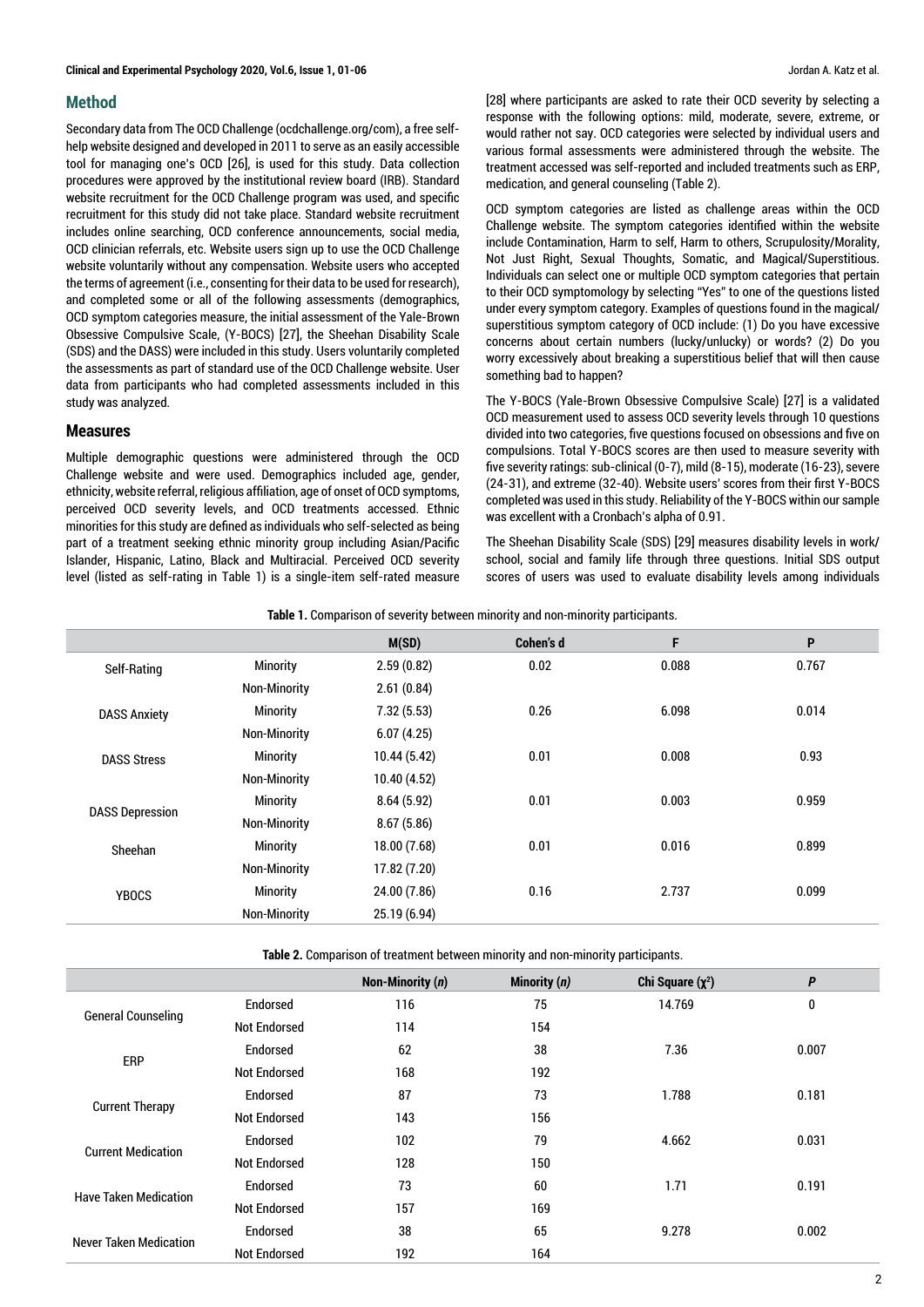within our sample of minority and non-minority status. Reliability of the SDS within our sample was good with a Cronbach's alpha of 0.85.

The Depression Anxiety and Stress Scale 21 (DASS) [30] was used to assess depression, anxiety, and stress. Initial output scores from this 21-item measurement tool were used for this study to determine levels of depression, anxiety, and stress of participants. Research has shown the DASS to have strong predictive and discriminant validity as well as both internal consistency and temporal stability [31]. Anxiety and distress are indicators of an OCD diagnosis [32]. The DASS is a helpful and reliable measure used in many OCD research studies to determine comorbid anxiety disorders (i.e. panic disorder, specific phobias, generalized anxiety) and depression [31]. Reliability of the DASS within our sample was excellent with a Cronbach's alpha of .93. More specifically, the Cronbach's alpha for the stress subscale was 0.83, the anxiety subscale was 0.83 and the depression subscale was 0.89.

# **Participants**

The present study included 460 participants ranging from 18 to 68 years of age (M=30.80, SD=10.05). The sample was slightly skewed toward female (61.3%), and half the participants (50.3%) identified as Caucasian/White followed by Asian/Pacific Islander (20.1%), Hispanic (9.6%), Latino (5.9%), Black (5.7%), and Multiracial (5.5%). The majority of participants identified as Non-Catholic Christians (30.6%), followed by Catholic (21.3%), and nonreligious (19.1%). Given the OCD Challenge website is offered around the world and in several languages, participants were also identified by location. Most participants were located in North American (n=322; 70.0%) followed by Asia (n=59; 12.8%), Europe (n=53; 11.5%), Australia (n=13; 70.0%), South America (n=10; 2.8%), and Africa (n=3; 0.7%).

All participants in the present study self-identified with OCD symptoms and visited the OCD Challenge website. The self-reported onset for OCD symptoms ranged from 0 to 66 years of age (M=17.37, SD=9.13). The most frequent method of referral via standard recruitment to the OCD Challenge website was the internet (25.8%), followed by Google (24.9%), the International OCD Foundation (16.2%), and a professional (16.6%).

#### Data analysis

Analyses were conducted using SPSS for windows, version 24. Propensity Score Matching (PSM) was utilized to match individual subjects from different groups based on a propensity score, or balancing score, so that the distribution of identified baseline confounds are similar among both groups [33,34] and group differences can be directly compared, increasing the probability that results are due to primary dependent variables rather than baseline confounds [33]. Propensity score matching is popular in traditional medical research [35] and has recently gained popularity among psychiatric [36] and psychotherapy treatment outcome research [37-39]. In the present study, participants were matched on age, gender, and age of OCD onset. No significant differences were found between groups for the matched variables: gender  $[x^2(1)=0.916, p=0.336]$ ; and age of OCD onset  $[F(1,458)=0.063,$ p=0.803]. There was a significant difference for age [F(1,458)=4.155, p=0.042] as non-minorities (M=31.75, SD=10.56) were slightly older than minorities (M=29.85, SD=9.45).

Next, a series of one way analyses of variance (ANOVAs) were calculated to determine if there were differences between participants identifying as ethnic minorities and those identifying as non-minorities on a series of continuous variables. Then, a series of Pearson's Chi Square Tests were conducted on categorical variables. Across analyses, no statistical correction was used given the relatively early nature of work examining OCD among minority populations.

## **Results**

The first series of analyses looked to examine differences between participants who identified as ethnic minorities compared to those who identified as non-minorities on variables related to OCD severity, disability, and overall distress utilizing a one-way analysis of variance (ANOVA). Results on the DASS revealed that both groups scored in the moderate range on all three subscales. A significant difference emerged between groups on the anxiety subscale [F(1,374)=6.098, p=0.014] as minorities experienced more anxiety (M=7.32, SD=5.53) than non-minorities (M=6.07, SD=4.25, d=0.26). There were no significant differences between groups for the other two subscales of the DASS: Stress [F(1,374)=0.008, p=0.930] and Depression [F(1,374)=0.003, p=0.959]. Further results revealed there were no significant differences between groups for the remainder of the variables measured (Table 1) suggesting that minorities and non-minorities experienced equivalent levels of OCD symptoms.

Next, we examined the categories of OCD. Results revealed a significant difference between participants identifying as ethnic minorities and those identifying as non-minorities for the Magical/Superstitious category  $[\chi^2]$ (1)=5.356, p=0.021] as ethnic minorities were 1.74 times more likely to endorse this category of OCD. No other differences were found among categories of OCD (Table 3). The second series of analyses examined the differences between participants who identified as ethnic minorities compared to those who identified as non-minorities on variables related to treatment. Results revealed significant differences for both counseling not specific to OCD  $[\chi^2(1)$ =14.769, p < 0.000] and exposure and response

| Table 3. Comparison of OCD Subtypes between minority and non-minority participants. |  |  |
|-------------------------------------------------------------------------------------|--|--|
|-------------------------------------------------------------------------------------|--|--|

|                        |                     | Non-Minority (n) | Minority (n) | Chi Square $(\chi^2)$ | $\boldsymbol{p}$ |
|------------------------|---------------------|------------------|--------------|-----------------------|------------------|
|                        | Endorsed            | 84               | 86           | 0.691                 | 0.406            |
| Contamination          | <b>Not Endorsed</b> | 70               | 59           |                       |                  |
|                        | Endorsed            | 99               | 97           | 0.225                 | 0.635            |
| Harm to Self           | <b>Not Endorsed</b> | 55               | 48           |                       |                  |
|                        | Endorsed            | 92               | 91           | 0.287                 | 0.592            |
| <b>Harm to Others</b>  | <b>Not Endorsed</b> | 62               | 54           |                       |                  |
|                        | Endorsed            | 68               | 68           | 0.062                 | 0.803            |
| <b>Sexual Thoughts</b> | <b>Not Endorsed</b> | 77               | 77           |                       |                  |
|                        | Endorsed            | 51               | 67           | 5.356                 | 0.021            |
| Magical/Superstitious  | <b>Not Endorsed</b> | 103              | 78           |                       |                  |
|                        | Endorsed            | 74               | 59           | 1.639                 | 0.2              |
| Somatic                | <b>Not Endorsed</b> | 80               | 86           |                       |                  |
|                        | Endorsed            | 75               | 81           | 1.535                 | 0.215            |
| Scrupulosity           | <b>Not Endorsed</b> | 79               | 64           |                       |                  |
|                        | Endorsed            | 133              | 128          | 0.246                 | 0.62             |
| Not Just Right         | <b>Not Endorsed</b> | 21               | 17           |                       |                  |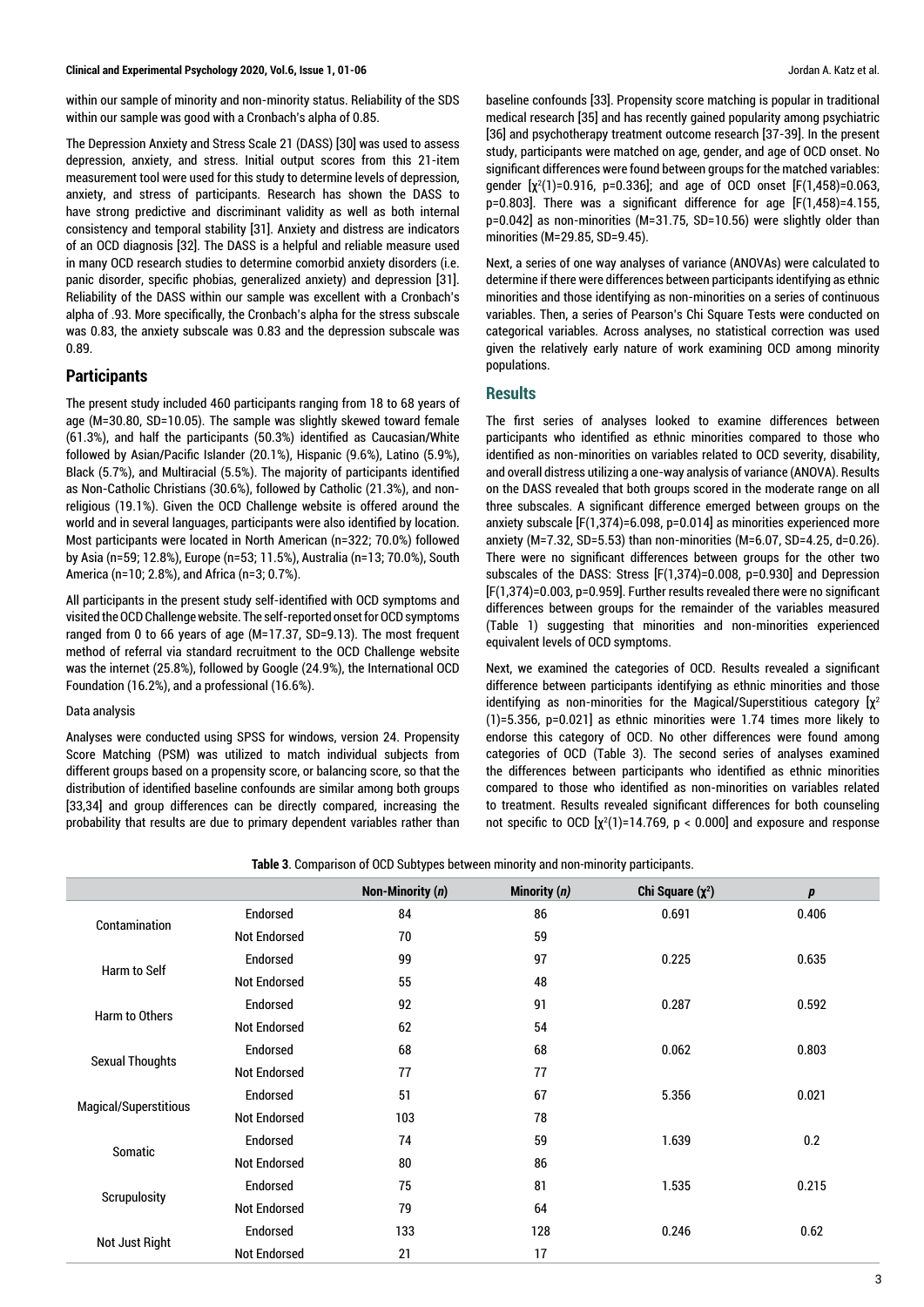**Table 4**. Comparison of OCD Subtypes between ethnic groups.

|              | <b>Contamination</b> |       | <b>Harm to Self</b> |       | <b>Harm to Others</b> |       | <b>Sexual Thoughts</b> |       | <b>Magical</b> /<br><b>Superstitious</b> |       | <b>Somatic</b> |       | <b>Scrupulosity</b> |       | <b>Not Just Right</b> |       |
|--------------|----------------------|-------|---------------------|-------|-----------------------|-------|------------------------|-------|------------------------------------------|-------|----------------|-------|---------------------|-------|-----------------------|-------|
|              | $\chi^2$             |       | $\chi^2$            | р     | $\chi^2$              | р     | $\chi^2$               | р     | χ <sup>z</sup>                           | р     | $\chi^2$       | р     | χ <sup>z</sup>      |       |                       | D     |
| Arab         | 0.64                 | 0.424 | 0.001               | 0.976 | 0.032                 | 0.857 | 0.533                  | 0.465 | 0.941                                    | 0.332 | 0.144          | 0.704 | 2.822               | 0.093 | 0.449                 | 0.503 |
| Asian        | 0.81                 | 0.368 | 0.004               | 0.952 | 0.109                 | 0.741 | 0.221                  | 0.638 | 3.61                                     | 0.058 | 1.538          | 0.215 | 0.314               | 0.575 | 0.168                 | 0.682 |
| <b>Black</b> | 0.302                | 0.582 | 0.348               | 0.555 | 1.092                 | 0.298 | 0.36                   | 0.549 | 0.303                                    | 0.582 | 0.212          | 0.646 | 0.689               | 0.407 | 0.048                 | 0.826 |
| White        | 0.757                | 0.384 | 0.152               | 0.967 | 0.217                 | 0.646 | 0.096                  | 0.757 | 5.063                                    | 0.024 | 1.464          | 0.226 | 1.103               | 0.294 | 0.116                 | 0.734 |
| Hispanic     | 0.96                 | 0.327 | 0.41                | 0.522 | 2.341                 | 0.126 | 2.528                  | 0.112 | 1.145                                    | 0.285 | 0.41           | 0.522 | 0.144               | 0.704 | 0                     | 0.992 |
| Aboriginal   | 0.137                | 0.711 | 1.416               | 0.234 | 0.032                 | 0.857 | 3.61                   | 0.058 | 4.666                                    | 0.031 | 0.144          | 0.704 | 2.822               | 0.093 | 0.449                 | 0.503 |
| Latino       | 0.27                 | 0.603 | 0.078               | 0.779 | 0.372                 | 0.542 | 3.61                   | 0.058 | 0.13                                     | 0.719 | 0.24           | 0.624 | 0.144               | 0.704 | 0.533                 | 0.465 |
| Multiracial  | 0.593                | 0.441 | 0.005               | 0.944 | 0.014                 | 0.905 | 0.212                  | 0.646 | 1.082                                    | 0.298 | 0.548          | 0.459 | 3.96                | 0.047 | 0.004                 | 0.952 |

**Table 5**. Comparison of treatment utilization between ethnic groups.

|              | <b>General Counseling</b> |       | <b>ERP</b> |       | <b>Current Therapy</b> |       | <b>Current Medication</b> |       | <b>Past Medication</b> |       | <b>Never Taken</b><br><b>Medication</b> |       |
|--------------|---------------------------|-------|------------|-------|------------------------|-------|---------------------------|-------|------------------------|-------|-----------------------------------------|-------|
|              | $\chi^2$                  | р     | $\chi^2$   | р     | $\chi^2$               | р     | $\chi^2$                  | р     | $\chi^2$               | p     | $\chi^2$                                | р     |
| Arab         | 0.26                      | 0.61  | 3.686      | 0.055 | 0.384                  | 0.535 | 1.02                      | 0.313 | 1.44                   | 0.23  | 0.563                                   | 0.453 |
| Asian        | 9.548                     | 0.002 | 4.162      | 0.041 | 8.066                  | 0.005 | 0.23                      | 0.631 | 3.534                  | 0.06  | 0.462                                   | 0.497 |
| <b>Black</b> | 1.716                     | 0.19  | 0.774      | 0.379 | 2.25                   | 0.134 | 7.236                     | 0.007 | 0.24                   | 0.624 | 3.24                                    | 0.072 |
| White        | 14.062                    | 0     | 7.076      | 0.008 | 1.369                  | 0.242 | 4.709                     | 0.03  | 1.082                  | 0.298 | 8.703                                   | 0.003 |
| Hispanic     | 4.162                     | 0.041 | 1.796      | 0.18  | 0.01                   | 0.92  | 7.236                     | 0.007 | 0.578                  | 0.447 | 0.123                                   | 0.726 |
| Aboriginal   | 0.462                     | 0.497 | 0.029      | 0.865 | 1.681                  | 0.681 | 2.161                     | 0.142 | 4.121                  | 0.042 | 1.88                                    | 0.276 |
| Latino       | 0.01                      | 0.92  | 0.865      | 0.352 | 0.449                  | 0.503 | 0.026                     | 0.873 | 0.672                  | 0.412 | 1.769                                   | 0.184 |
| Multiracial  | 3.648                     | 0.056 | 0.476      | 0.49  | 0.017                  | 0.897 | 0.593                     | 0.441 | 0.102                  | 0.749 | 2.56                                    | 0.11  |

prevention therapy  $[x^2 (1)=7.360, p=0.007]$ . Non-minorities were 2.09 times more likely to receive general counseling and 1.86 times more likely to receive exposure plus response prevention. Significant differences were also found with regard to medication, for both participants reporting they are currently taking it  $[x^2(1)=4.662, p=0.031]$  and those who had never taken medication  $[\chi^2 (1) = 9.278, p = 0.002]$ . Ethnic minorities reported they were 2.00 times more likely to have never taken medication than non-minorities, and non-minorities reported they were 1.51 times more likely to be currently taking medication. No significant differences were found for having taken medication at some point (Table 2).

Finally, we compared categories and treatment utilization by specific ethnic groups. Among OCD categories, there were significant differences for the Magical/Superstitious category among white  $[\chi^2(1)$ =5.063, p=0.024] and aboriginal participants [ $\chi^2(1)$ =4.666, p=0.031] (Table 4). For the Scrupulosity category there were significant differences for participants identifying as multiracial  $[\chi^2(1)=3.960$ , p=0.047]. More specifically, white individuals were 2.58 times less likely to endorse the Magical/superstitious category and participants identifying as multiracial were 3.11 times less likely to endorse the scrupulosity category. It was not possible to calculate odds ratios for the significant difference in the Aboriginal participants in the Magical/ Superstitious category, as all participants endorsing this ethnicity endorsed this category.

For general counseling, there were significant differences for several ethnic groups including: Asian [χ²(1)=9.548, p=0.002], White [χ²(1)=14.062, p=0.000], and Hispanic [χ $^{2}(1)$ =4.162, p=0.041] (Table 5). More specifically, the participants who identified as white were 2.04 times more likely to endorse general counseling while Asian and Hispanic participants were 1.84 and 2.03 times less likely to report engaging in general counseling, respectively. Significant effects were found for ERP for both white  $[\chi^2]$ (1)=7.076, p=0.008] and Asian  $[\chi^2(1)$ =4.162, p=0.041] participants. As such, white participants were 1.84 times more likely and Asian participants were 1.92 less likely to endorse using this mode of treatment. Finally, Asian participants were 2.12 less likely to endorse currently engaging in therapy [χ<sup>2</sup>(1)=8.066, p=0.005].

Medication use and history was also compared by ethnic group. Results revealed that white participants were 1.51 more likely to report current medication use [χ<sup>2</sup>(1)=4.709, p=0.030] while black [χ<sup>2</sup>(1)=7.236, p=0.007] and Hispanic  $[\chi^2(1)$ =7.236, p=0.007] participants were 3.96 and 2.74 times less likely to be presently receiving medication, respectively. Finally, Aboriginal participants were 7.43 times more likely to report taking medication in the past [χ<sup>2</sup>(1)=4.121, p=0.042] and white participants were 1.94 times less likely to report never having taken medication [χ²(1)=8.703, p=0.003].

#### **Discussion**

The present data further emphasizes the disparities that exist for ethnic minorities regarding access to effective OCD treatment despite similar OCD prevalence and symptomology as non-ethnic minorities [11,13]. No significant differences emerged regarding OCD severity levels among minorities in comparison to non-minority groups, indicating that both minorities and non-minorities groups have similar severity levels of OCD. Additionally, only one significant difference related to symptom categories of OCD; minorities were more likely to endorse the magical/superstitious symptom category of OCD compared to non-minorities within our sample. OCD symptom category findings from this study differ from others' regarding minorities and their obsessive compulsive symptoms. For example, current literature reports African Americans are often more likely to endorse contamination [21,22,23] whereas this finding did not hold within our population. This difference could be specific to a self-help cohort utilizing a web-based intervention or may be due to a self-identified cohort of individuals with OCD.

Cultural factors and stigma may contribute to higher prevalence of the magical/superstitious subtype of OCD within minority populations. Cultural factors including religious affiliations and cultural beliefs/norms may increase the likelihood of the magical/superstitious category of OCD. Obsessions and compulsions that align with this subtype of OCD may in fact be further reinforced by cultural and religious rituals and norms within minority populations compared to non-minority populations. Many OCD categories are associated with significant stigma; however, this type of OCD may be less stigmatizing than others, as many individuals in society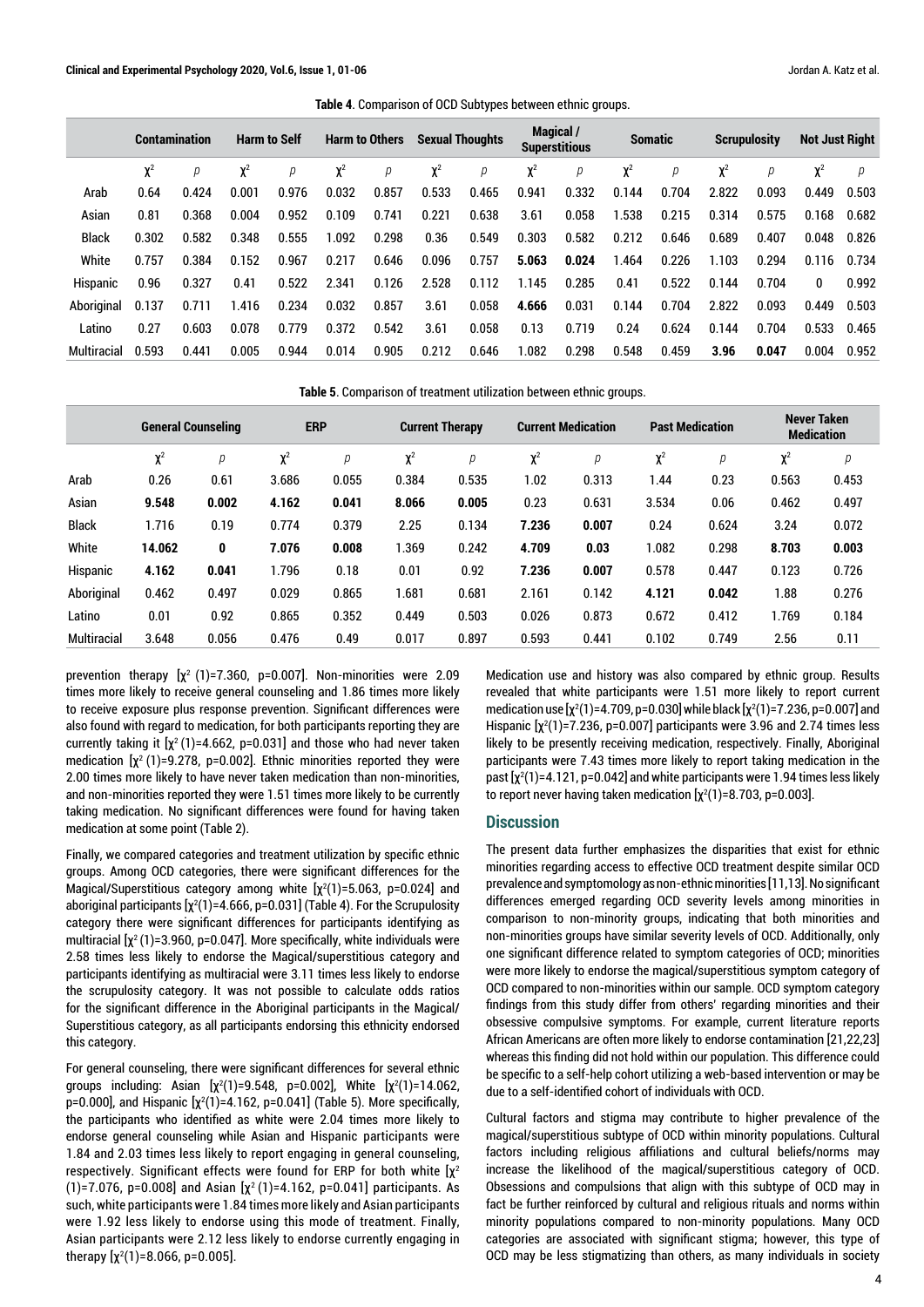#### **Clinical and Experimental Psychology 2020, Vol.6, Issue 1, 01-06** Jordan A. Katz et al.

even without OCD may engage in superstitious/magical behaviors. Stigma is often a barrier associated with accessing mental health care [9], and may influence category selections via a self-help website. This category may be a less-stigmatized category of OCD and one that individuals of minority groups are more willing to endorse. Further research should be conducted to better understand the correlation between minorities and an increase in the magical/superstitious sub-type of OCD compared to non-minorities.

Major disparities exist regarding OCD treatment utilization with minorities compared to non-minorities. Within our sample, non-minorities were more likely to receive general counseling, ERP, and to be currently taking medications than minorities. Minorities were also less likely to have ever taken medication. Our results suggest that even though both groups report equivalent levels of severity and disability, with minorities reporting greater levels of anxiety, non-minorities are not receiving treatment at equivalent rates. These findings are consistent with previous research demonstrating an association between individuals' demographics (age, gender, race) and knowing where to access mental health treatment [24,40]. Other barriers that often prevent access to care include personal finances, stigma, geography, and a lack of information about the disorder and available treatment options [9,41,42]. Findings of the present study comport with extant literature that minorities are less likely to seek professional services due to concerns surrounding stigma and how help seeking may reflect on their family, as well as an additional desire to handle mental health problems internally. Similarly, minorities are more likely than non-minorities to utilize the church, feeling it is the only appropriate resource outside of the family [43], which is consistent with research that supported that African Americans with OCD preferred religious coping methods rather than seeking out mental health services and providers [44]. Overall, our findings further emphasize the importance of additional resources and culturally appropriate strategies to encourage engagement in evidence based treatment for OCD within minority populations. Increased education of mental health disorders and the efficacy of mental health treatment targeted specifically to minority populations is of high importance. Increased education can both reduce stigma and increase understanding and access to effective care available. One treatment strategy that warrants further exploration would be integrating evidence based mental health treatments into religious settings. This strategy may increase minorities willingness to engage in treatment by a stigma reducing method (offered in a safe place by trusted individuals) that is offered in a more accessible setting (congregations). Further exploration of obsessive compulsive symptom categories with minority groups utilizing various OCD intervention methods should be explored.

## **Limitations and Future Directions**

Though significant findings exist surrounding minorities access to OCD treatment, limitations must be noted. By drawing attention to omissions in treatment for ethnic minorities, inclinations to create specialized care for minority treatment needs may increase. Our sample includes minorities from a self-help website who self-identify as having OCD. Obsessive compulsive symptoms/categories examined in this research were pulled from categories listed on the OCD Challenge website and may differ from current research regarding OCD categories. Future studies examining minorities with OCD should include a formal clinician administered assessment to formally diagnose OCD and should seek to further understand the reasons minority populations are not receiving/seeking adequate OCD care. For example, stigma may play a role in both seeking psychological services and engaging in psychiatric interventions versus the inability to access the care. Future studies should seek to better understand specific reasons for underutilization of care within minority populations and the increased prevalence of the magical/ superstitious symptom category of OCD with minorities. Additionally, due to our small sample size further studies should explore these findings with a larger sample and across treatment seeking minority populations (self-help, outpatient, intensive outpatient and residential) in order to further evaluate findings from this study [45].

# **Conclusion**

Even though severity and disability among minority and non-minority populations for OCD is the same, treatment is alarmingly different. Our findings indicate that minorities with OCD are undertreated and underserved, with minorities less likely to have received both psychological and psychiatric services for their OCD diagnosis compared to non-minority groups. These findings warrant increased education and psychological/psychiatric services for OCD that are easily accessible to minority populations. Focused studies should further explore an understanding of this gap in accessing services that exists among minority populations as well as ways to counteract this disparity. Mental health practitioners who engage in counseling services should continue to increase their cultural competency to best serve minority populations with mental health diagnoses. The literature clearly indicates both a gap in services being accessed by minority groups and cultural barriers that negatively impact mental health treatment for this population. While evidence-based care for specific mental health conditions may span across all cultures the way it is both accessed and delivered should be tailored specifically to cultural/ethnic groups in order to increase treatment outcomes.

These findings warrant additional education and intervention options that are highly accessible including increased education, internet based care, free services and self-help interventions. In addition to the need for increased access to appropriate care for minority groups future research should focus on the effectiveness of standardized OCD treatment with minority groups including specialized intensive treatment for OCD. Effective treatment for an OCD diagnosis should be available to all despite ethnicity, economic circumstances or geographical locale. With the addition of webbased interventions and services in the mental health arena opportunities for increased access to care exists yet continues to be underutilized. These findings highlight the significant need for increased education and clinical services that are both accessible and utilized for OCD and other mental health conditions for minority populations.

#### Funding

This study was not funded by a grant.

Conflict of Interest

The authors declare that they have no conflict of interest. The authors approve consent for publication.

#### **References**

- 1. Washington, D. C. "Diagnostic and Statistical manual of Mental Disorders." 5th ed. *American Psychiatric Association* (2013).
- 2. Valente, S. M. "Obsessive-compulsive disorder." *Perspectives in psychiatric care*. 38.4 (2002): 125-146.
- 3. Valderhaug, R. & Ivarsson,T. "Functional impairment in clinical samples of Norwegian and Swedish children and adolescents with obsessivecompulsive disorder." *European Child & Adolescent Psychiatry*. 14.3 (2005): 164–173.
- 4. Eisen, J. L., et al. "Impact of obsessive-compulsive disorder on quality of life." *Comprehensive Psychiatry*. 47.4 (2006): 270–275.
- 5. Hollander, E. "Obsessive-compulsive disorder: The hidden epidemic." *Journal of Clinical Psychiatry*.58. 12 (1997): 3–6.
- 6. Ruscio, A. M., et al. "The epidemiology of obsessive- compulsive disorder in the National Comorbidity Survey Replication." *Molecular Psychiatry*.15 (2010):53–63.
- 7. Kessler, R. C., et al. "Prevalence, Severity, and Comorbidity of 12-Month DSM-IV Disorders in the National Comorbidity Survey Replication." *Archives of General Psychiatry*. 62.6 (2005): 617–627.
- 8. Jenike, M. A. "Clinical practice. Obsessive-compulsive disorder." *New England Journal of Medicine*. 350.3(2004): 259-265.
- 9. Marques, L., et al. "Barriers to treatment and service utilization in an internet sample of individuals with obsessive–compulsive symptoms." *Depression and Anxiety*. 27. 5 (2010): 470–475.
- 10. Ost, L., et al. "Cognitive behavioral treatments of obsessive-compulsive disorder. A systematic review and meta-anaysis of studies published 1993-2014." *Clinical Psychology Review*.40 (2015): 156-169.
- 11. Williams, M., et al. "Minority participation in randomized controlled trials for obsessive-compulsive disorder." *Journal of Anxiety Disorders*. 24.2 (2010): 171–177.